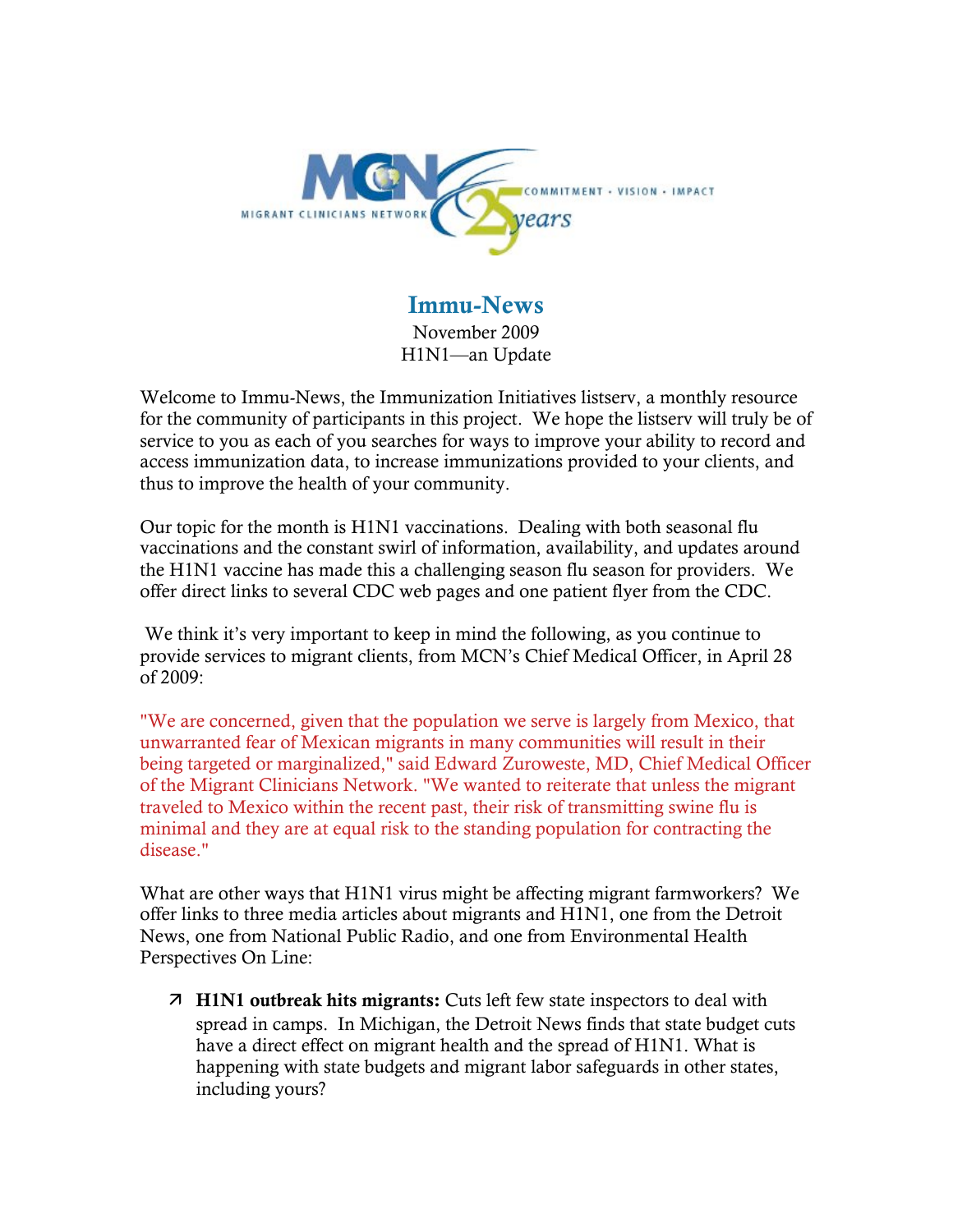http://detnews.com/article/20091104/METRO/911040348/H1N1 outbreak-hits-migrants.

 Racial Minorities Face More Swine Flu Struggles. "Minority communities are among those most at risk for swine flu," states the article from NPR. Issues discussed include lack of time for sick leave, lack of information in languages other than English, cost of vaccines, and higher rates of underlying conditions such as diabetes.

http://www.npr.org/blogs/health/2009/11/racial\_minorities\_latinos\_face.ht ml

 Swine CAFOs [concentrated animal feeding operations] and Novel H1N1 Flu: Separating Facts from Fears. In this article, the author points out the potential hazards for employees, often migrant and minority workers, of CAFOs [concentrated animal feeding operations]. Since such animal feed lots are possibly potent breeders of new strains of the virus, which can be passed from animal to human and vice versa, surveillance of such farm operations should extend to the workers as well. Environmental Health Perspectives Volume 117, Number 9, September 2009 http://www.ehponline.org/members/2009/117-9/focus.html

 We would like to hear about your experience with H1N1 vaccination and the migrant populations you serve. Send an e-mail to Kate Bero at kbero@migrantclinician.orgor to the listserv administrator: kath@healthletter.com.

 Immu-News returns this month to Grounded in Practice, our feature highlighting the service of clinics in the Immunization Initiatives project. La Clinic de Baldwin, in Foley, Alabama, talks to us about their immunization practices.

 To subscribe or unsubscribe to the Listserv, please see the information at the bottom of the page, and pass the word to other staff in your clinic. Immu-News is available online at the Migrant Clinician Network's website. Go to www.migrantclinician.org/immunizations.html

## Grounded in Practice

La Clínica de Baldwin, in Foley, Alabama, one of the clinics participating in MCN's immunization Initiative project, talks about its immunization policies.

La Clínica has been seeing patients since 1999 at a rate of between 7, 700 and 14,000 patients per year. The number of migrants at work in the area at any one time accounts for the variation. Recently the patient population has been down. Since Hurricanes Ivan and Katrina many farmers have stopped doing business. Some farmers have switched to more mechanized crops that require less human labor.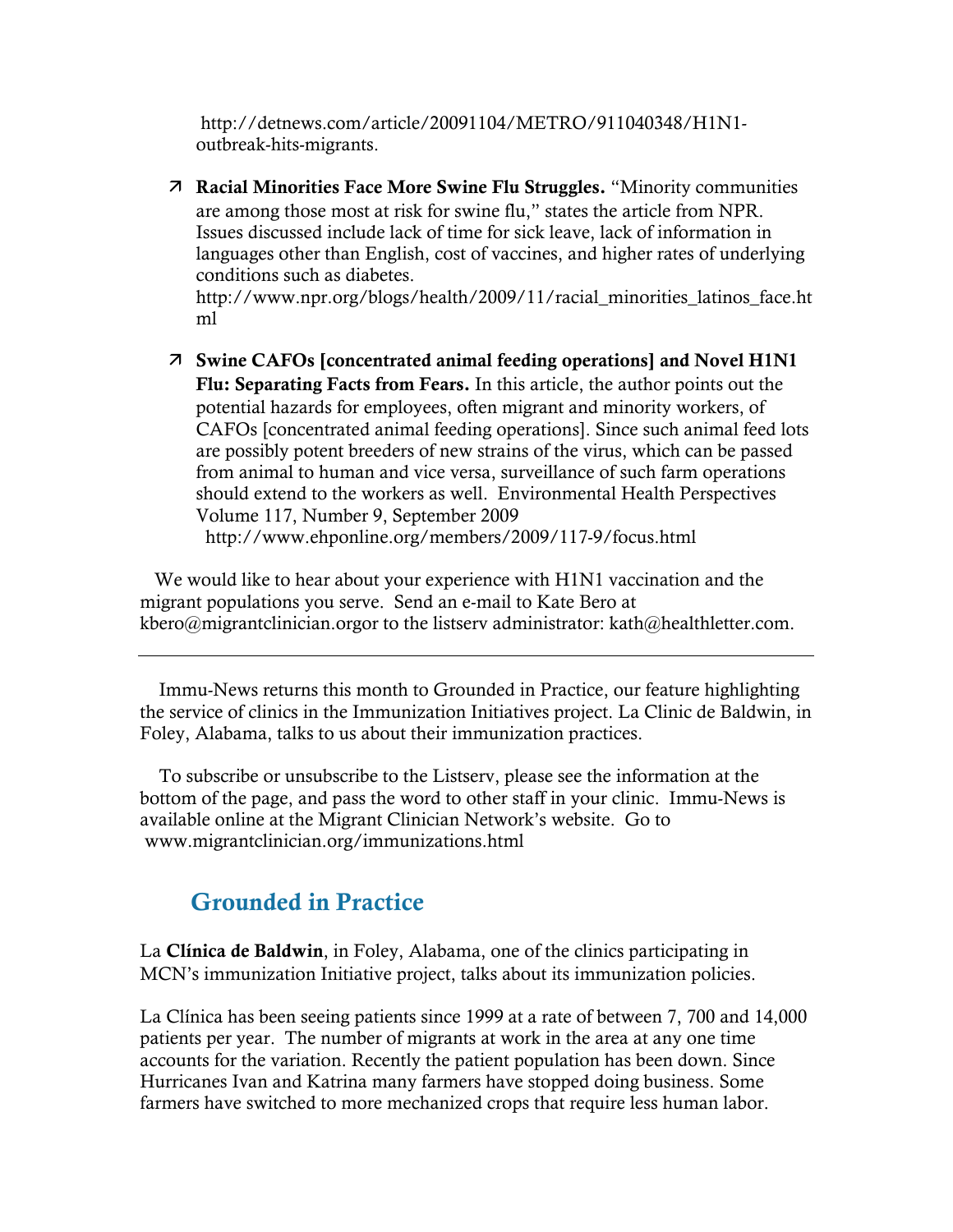With less agricultural work available, less migrants come to the area. Migrants still work with sweet potatoes and strawberries.

The patient population at La Clinica is primarily migrant women and children. La Clinica provides OB/GYN for women, which includes physicals and Paps (2- 3/day). They currently have 15-18 pregnant patients per week. They offer the general services of a typical primary care clinic, including hypertension and diabetes education and vaccines for kids. Case manager helps patients fill out paperwork for Medicaid and Medicare and other programs. HD brings in staff in order to do an HIV clinic.

La Clinica is staffed by an NP, MD, OBGYN, medical assistants and a case manager.

#### Educating Patients

- The clinic is committed to educating their patients on immunizations. If a patient/ parent of a patient is hesitant about vaccines, staff will offer education.
- Staff works to understand patients concerns. The goal is to educate patients so they can make their own, informed decisions.
- **7** Patients have the right to know what immunizations they need.

#### Screening-

- Talk to adults about all vaccines, including those they are not able to offer at the clinic.
- Have a good relationship with the local health department and refer patients there for immunizations.
- Avoid missed opportunities and minimize barriers. If a patient is in the clinic and is due for a vaccine, staff will vaccinate him/her that day. The majority of patients are seen on a first come, first serve, walk-in basis.
- Ask routinely. Staff is very good at asking children about immunizations, but wants to improve at screening adolescents and adults. When asked what would help them remember to screen routinely, they answered that having a reminder mechanism would be helpful.

#### Monitoring-

- Continue to use Alabama's state registry, ImmPRINT. The registry covers 0- 18 year olds only. MAs plan to schedule an ImmPRINT training to learn about ImmPRINT reporting capabilities.
- Give updated record cards. After administering a vaccine, staff gives patients updated immunization records printed from ImmPRINT. If patient has an immunization card with them, staff will update it as well.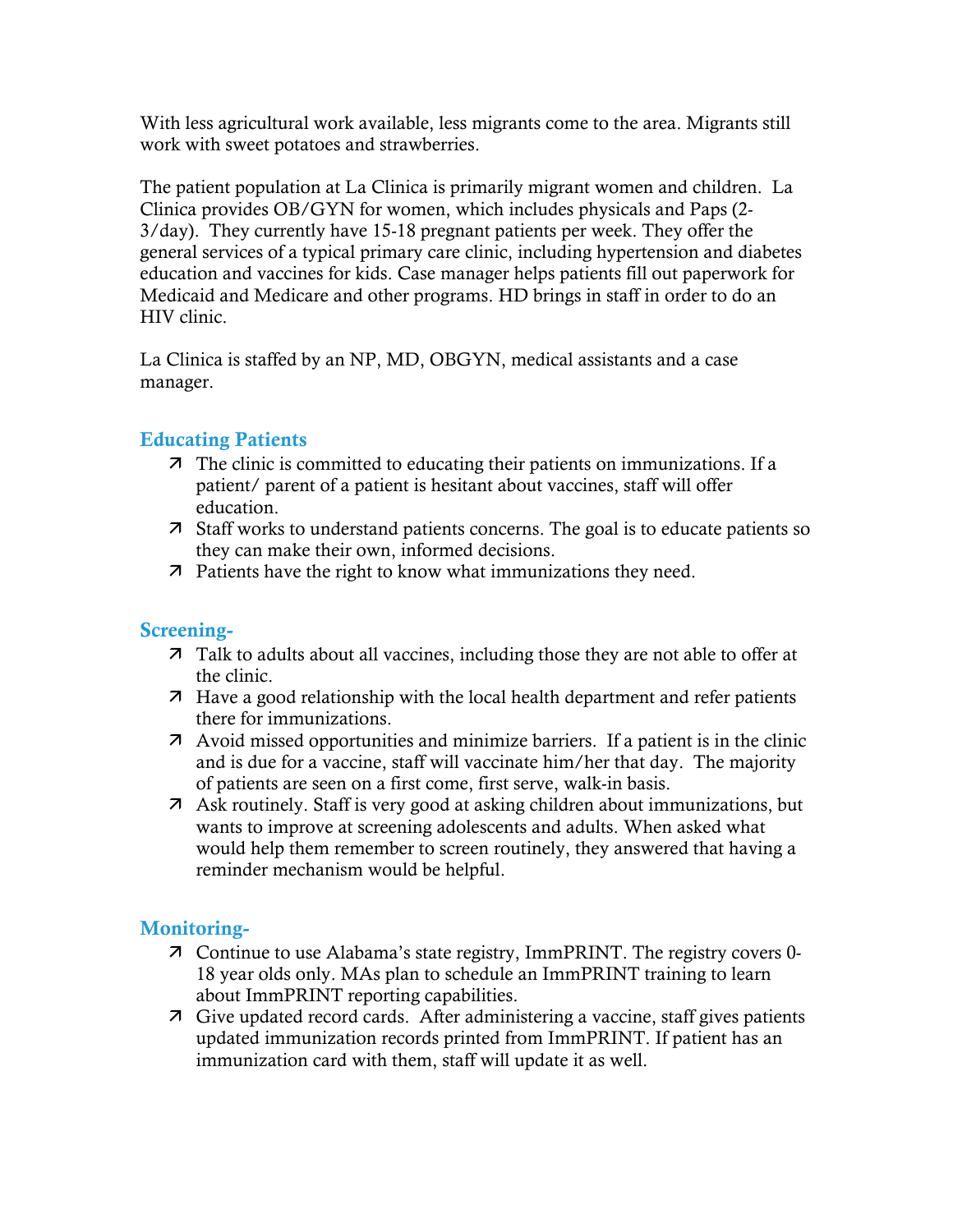# H1N1 Updates

1. For your clients: If you don't have H1N1 vaccine at your clinic, you can find out where in your area to send your clients, using the vaccine locator athttp://www.flu.gov/individualfamily/vaccination/locator.html?WT.mc\_id =fluLocator\_Nov09&WT.mc\_ev=click<http://www.flu.gov/individualfamil y/vaccination/locator.html?WT.mc\_id=fluLocator\_Nov09&WT.mc\_ev  $=$ click $>$ 

Click your state on a map at this website. This will send you to your state's health department site, and each of these sites will tell you how to find locations for local areas. Each state will be slightly different in terms of how you get local information. You might click on a map or enter a zip code, but eventually you will get there!

An additional flu locator can be found at http://www.lungusa.org/lungdisease/influenza/flu-clinic-locator/

- 2. For providers: State/Jurisdiction Contact Information for Providers Interested in Providing H1N1 Vaccine. http://www.cdc.gov/h1n1flu/vaccination/statecontacts.htm
- 3. Where to get updates:
	- a. CDC's main H1N1 webpage: http://www.cdc.gov/h1n1flu
	- b. Latest information from CDC: http://www.cdc.gov/h1n1flu/whatsnew.htm
		- i. Guidance for clinicians: http://www.cdc.gov/h1n1flu/guidance
		- ii. Guidance for employers for protection of of migrant and seasonal farmworkers from the novel H1N1 Flu Virus:http://www.cdc.gov/h1n1flu/guidance/migrant\_farmw orkers.htm We know that many of you work closely in outreach programs with employers, and you might want to pass this along to them.
			- 1. NOTE: At the time of this posting, the CDC website listed this page as "currently being updated and temporarily unavailable." It should be available soon.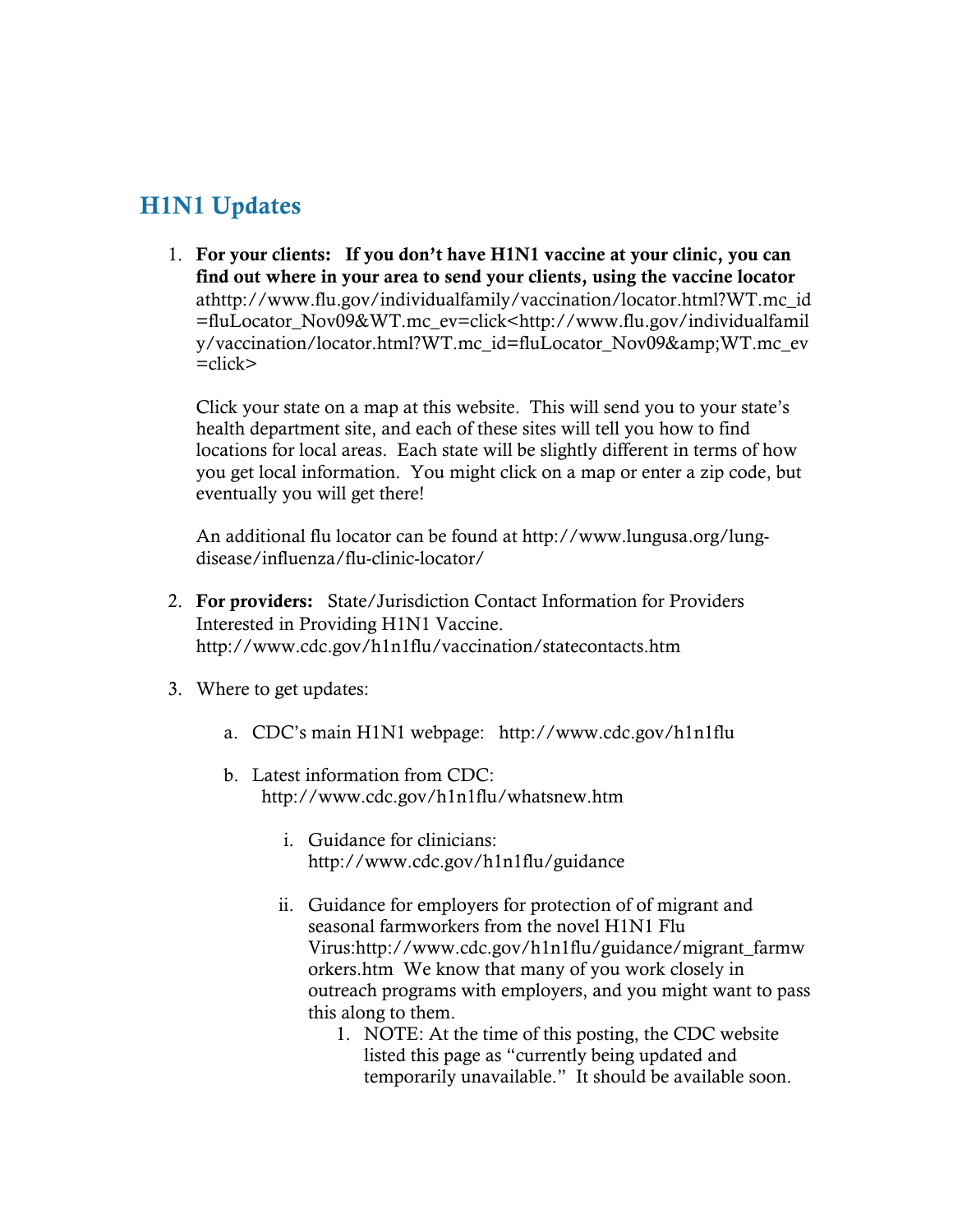- c. H1N1 influenza vaccination resources: http://www.cdc.gov/h1n1flu/vaccination
- d. General information for the public: http://www.cdc.gov/h1n1flu/general\_info.htm
- e. Subscribe to CDC's email updates: http://www.cdc.gov/emailupdates/index.html
- f. Q and A from the CDC: http://www.cdc.gov/h1n1flu/vaccination/public/vaccination\_qa\_pu b.htm
	- i. Downloadable brochures and informational flyers: http://www.cdc.gov/h1n1flu/flyers.htm

Of special note in this category: The flyer "If your kids are a size.... then they need a flu vaccine." (Scroll down to the end of the listserv to view) http://www.cdc.gov/flu/freeresources/2009-10/pdf/f\_parents\_pr.pdf

This is a good easy-to-read flyer reminding clients vaccinate their children. 8x11, print it right in your office. There's plenty of blank space on the poster—you might want to hand-write in this space the address and location for WHERE they can receive vaccines if you don't yet have any at your clinic. Update by sticking a label over the info, as the info is likely to change as supplies come in.

REMEMBER: flu vaccines offer an understandable, easy lead-in to asking clients, both children and adults, if other vaccines are up to date. We know that you are on top of seasonal flu screening and encourage you, as you add H1N1, to think of this as a great opportunity to remind clients about other vaccines!

4. Flu VISs (Vaccine Information Statements)

Through the Immunization Action Coalition, you can find flu Vaccine Information Statements (VIS) in Spanish and in English. There are four different statements, each with an English or Spanish version:

- a. H1N1 Inactivated Injection ENG http://www.immunize.org/vis/h1n1\_inactiveflu.pdf SPAN http://www.immunize.org/vis/sp\_h1n1\_inact.pdf
- b. H1N1 Flu Mist (live, intranasal) ENG http://www.immunize.org/vis/h1n1\_liveflu.pdf SPAN http://www.immunize.org/vis/sp\_h1n1\_live.pdf
- c. Seasonal Flu Inactivated Injection